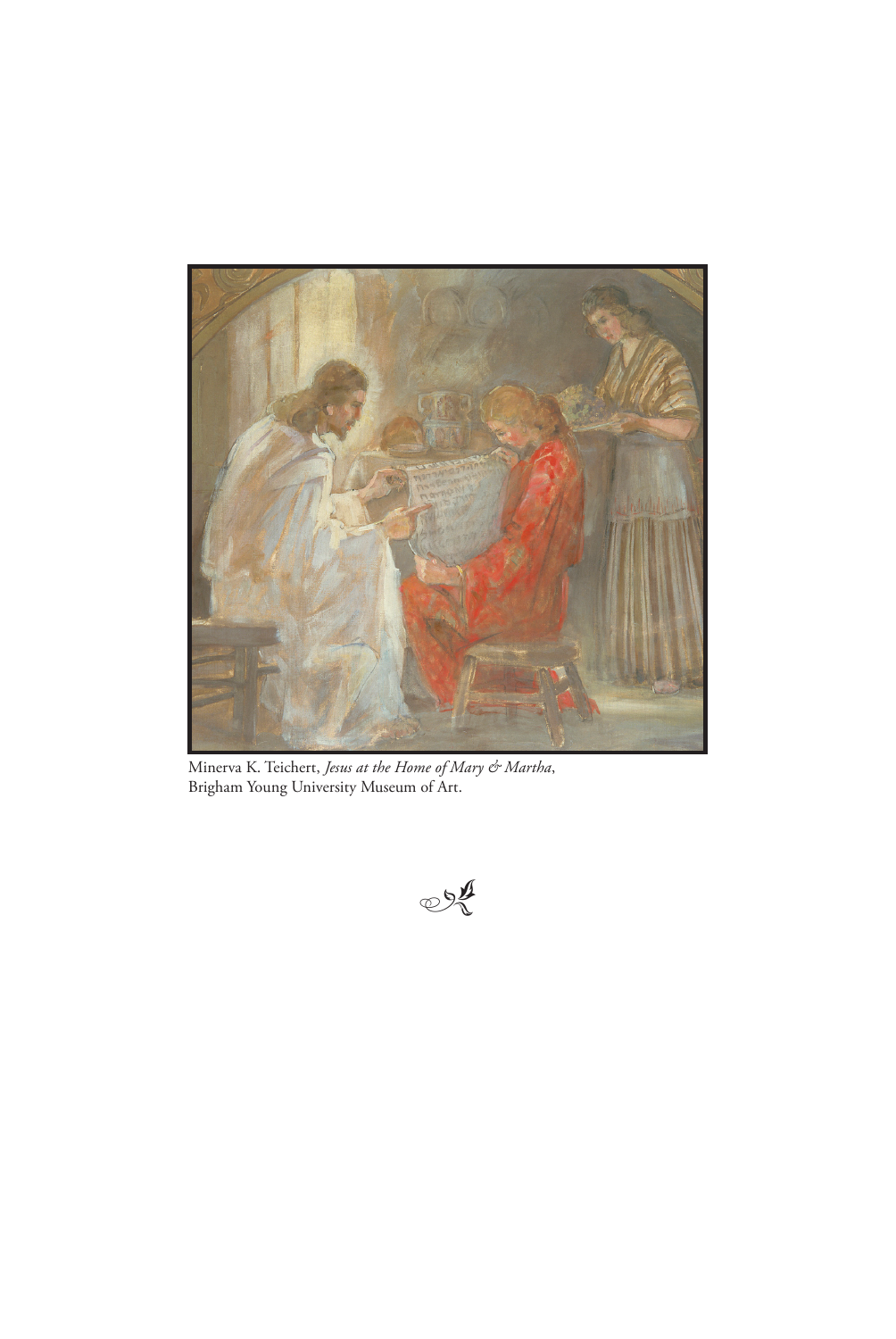# They Ministered Unto Him of Their Substance: Women and the Savior

*Camille Fronk Olson*



arious images symbolize and typify Jesus Christ in scripture. He is Alpha and Omega (see Revelation 1:8; D&C 19:1; 35:1) and the author and finisher of our faith (see Hebrews 12:2). He personifies the love of God scripture. He is Alpha and Omega (see Revelation 1:8; D&C 19:1; 35:1) and the author and finisher of our faith (see Hebrews 12:2). He personifies the love of God in the tree of life (see 1 Nephi 11:7; 15:36) and the Bread of Life in the manna in the wilderness (see John 6:31–35). Often, the typology of Christ conveys male imagery; for example, the Savior is the male lamb without blemish that is sacrificed for sin (see Exodus 12:5), the mighty man of war who conquers every enemy (see Isaiah 42:13), and the Good Shepherd, who gives his life for his sheep (see Isaiah 40:11; John 10:11; Hebrews 13:20).

**Camille Fronk Olson** *is an associate professor of ancient scripture at Brigham Young University.*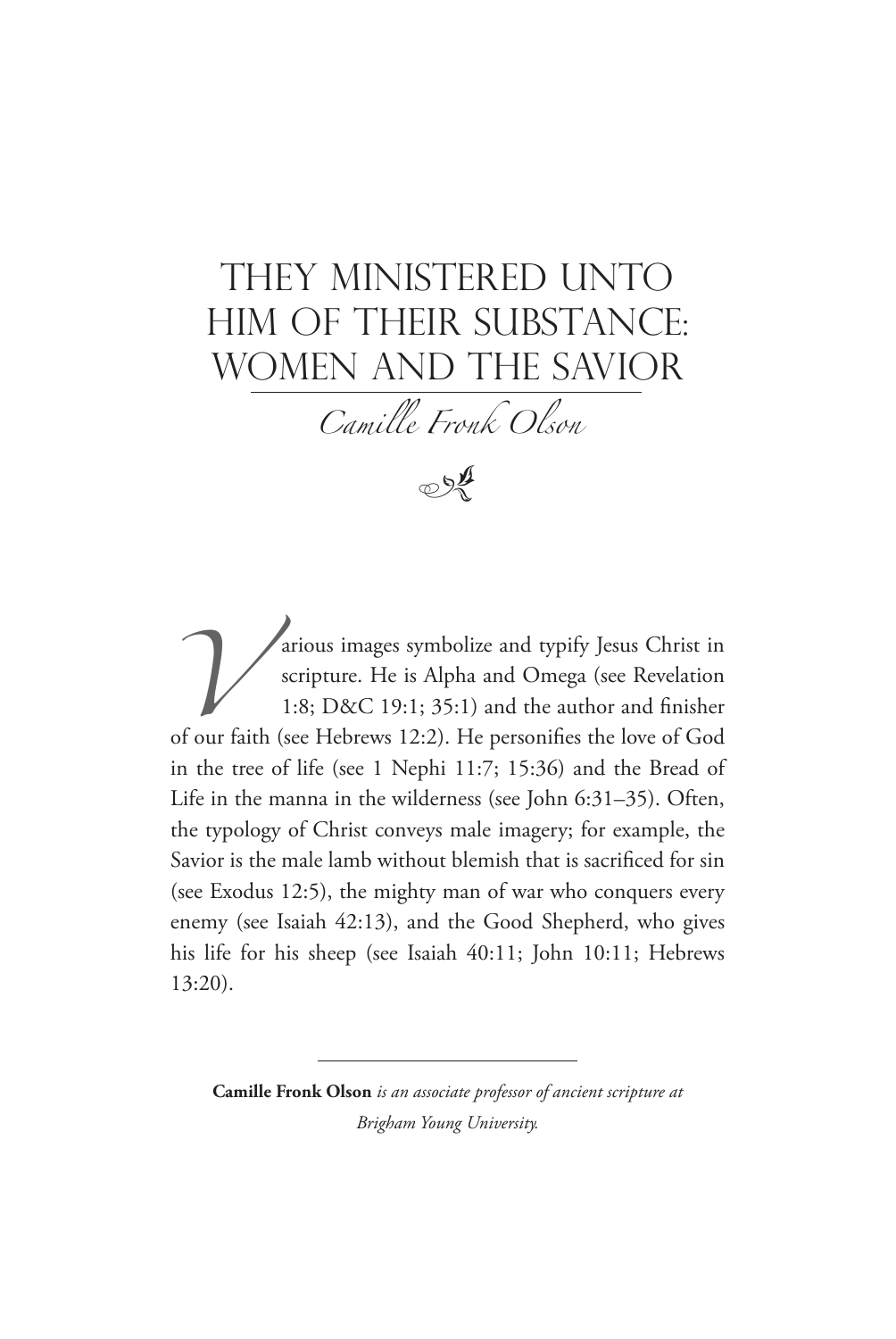Other scriptural metaphors of Christ express female imagery. He is as the pained woman in childbirth, crying in anguish as she brings forth life (see Isaiah 42:14); the mother who caresses and comforts her troubled child (see Isaiah 66:13); and the mother hen who gathers her chicks under her wings (see 3 Nephi 10:4–6; D&C 10:65; Luke 13:34). The Savior's merciful mission of salvation is further linked to the pains and unselfishness of motherhood by the same Hebrew root (rhm) that produces the word for Christ's compassion and a mother's womb.

In spite of such ways that the Messiah was likened to women, Jewish society at the time of Christ did not acknowledge the value of women or consider ways that women could contribute to their religious worship. On the contrary, men in first-century Palestine frequently marginalized women and distrusted their witness. For example, on that first Easter morning, the disciples questioned the women's report of the empty tomb, concluding that their words were merely "idle tales" (Luke 24:11). Even today these New Testament women and their testimonies are easily overlooked, which obscures their potential to apply to us. This chapter will consider the Savior's sacrifice and victory over death from the perspective of these women with the hope that they may lead us to a renewed appreciation for his enabling power and promises.

A couple of general observations will be helpful in establishing the larger context for this paper.

First, a comparison of the testimonies of Matthew, Mark, Luke, and John reflects some conflicting details surrounding the witnesses of Christ's Resurrection. Attempts to perfectly harmonize the various accounts have proved disappointing except to conclude that an unspecified number of men and women in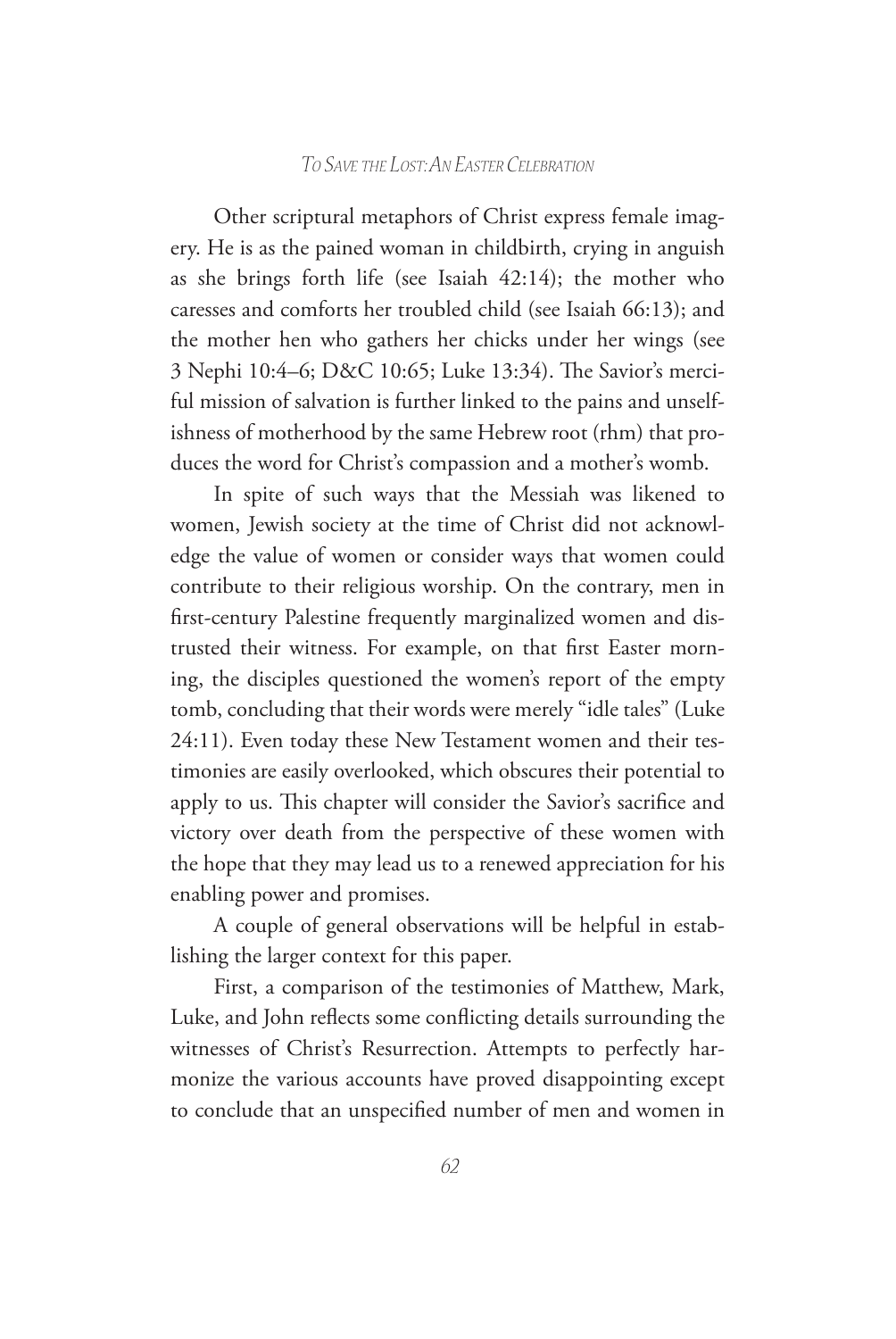Palestine had a personal encounter with the resurrected Lord. Who saw him first and where and when must remain somewhat nebulous.

The Nephites' witness of the resurrected Christ provides a parallel scenario in that the specific order in which they approached their Savior seems irrelevant. From the Book of Mormon we simply know that 2,500 men, women, and children came forward "one by one" to see with their eyes and feel with their hands the prints of the nails in their Redeemer's resurrected body. Each of them could thereafter bear record that he was unquestionably Jesus Christ, whom the prophets had testified would be slain for the sins of the world (see 3 Nephi 11:15–16).

My second general observation: the purpose of scripture is to testify of the Savior's victory over sin and the grave. Holy writ proclaims that none is like Jesus Christ; he alone is Redeemer and Savior. Therefore, the focus of the Gospel narratives is not to communicate that any of the disciples was more deserving, more loved, or more righteous than the other followers of Jesus. They were not written to indicate that God views an Apostle's witness with greater merit than one professed by other disciples or that a man's testimony is more valuable than a woman's. Furthermore, the scriptures do not teach that women are innately more spiritual or receptive to revelation than men, or that either men or women have less need of Christ's enabling power than the other. Rather, the scriptures jointly testify that each of us is lost and in desperate need of a Redeemer. In this way, every man, woman, and child who encountered the resurrected Lord in the meridian of time is a type of each of us. Through their individual and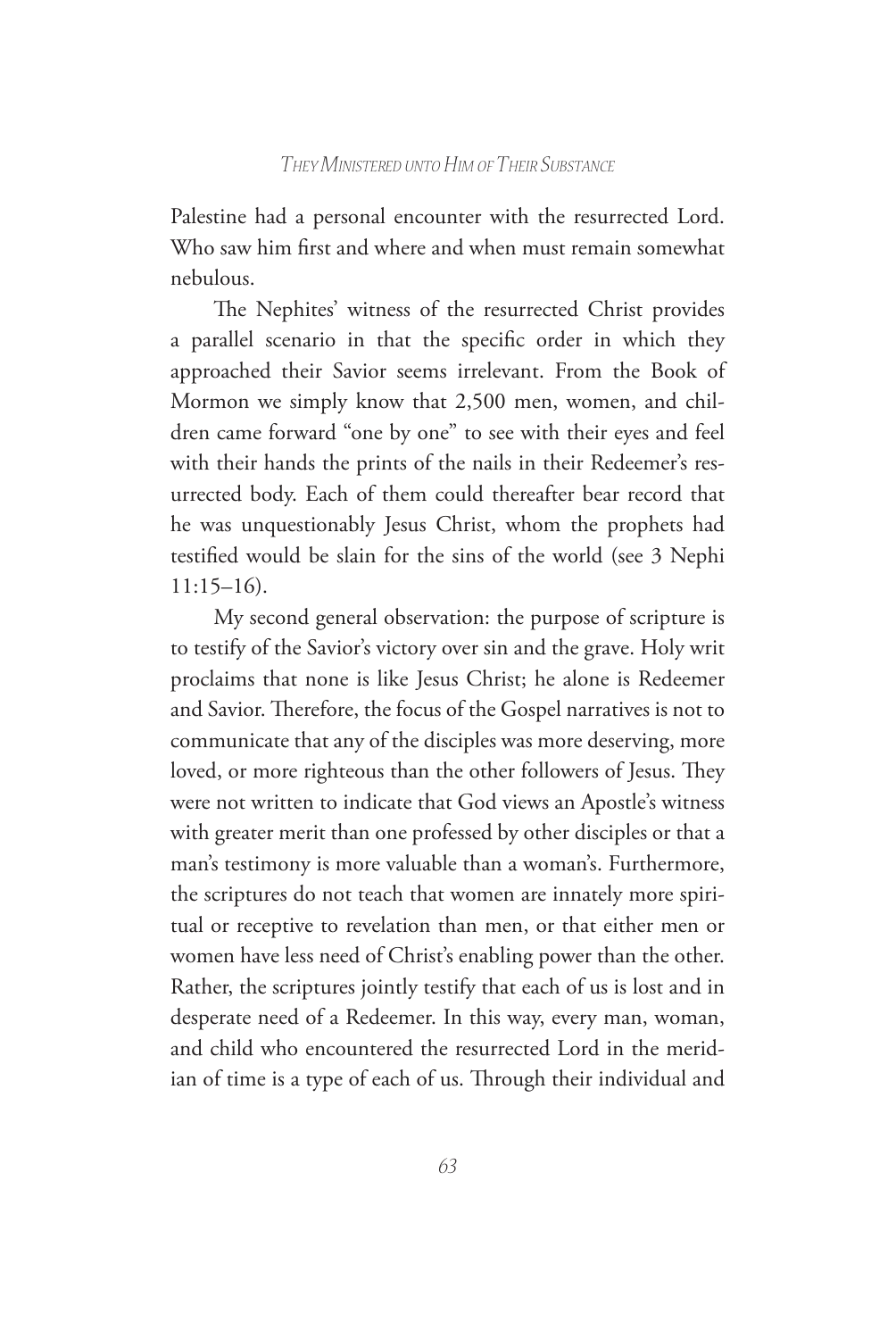combined experiences, we are led to discover and proclaim our own personal witness of Jesus Christ.

# *The Women's Identity*

Who were the women near the cross and at the empty tomb? Collectively, Matthew, Mark, Luke, and John name several women in the Passion narratives, noting that they all came from Galilee.

1. Mary, the mother of Jesus (see John 19:25)

2. Mary Magdalene, the only woman named in all four Gospels (see Matthew 27:56; 28:1; Mark 15:40; 16:1, 9; Luke 24:10; John 19:25; 20:1, 11–18)

3. Mary, the mother of James and Joses (see Matthew 27:56; 28:1; Mark 15:40; 16:1; Luke 24:10)

4. The mother of Zebedee's children (perhaps the same as number 5) (see Matthew 27:56)

5. Salome (perhaps the same person as "the mother of Zebedee's children" because they appear in nearly identical lists of women in two of the Gospels) (see Mark 15:40; 16:1)

6. Joanna, the wife of Chuza, Herod's steward (see Luke 24:10)

7. The sister of Jesus' mother (see John 19:25)

8. Mary, the wife of Cleophas (see John 19:25)

9. "And many other women which came up with him [from Galilee] unto Jerusalem" (Mark 15:41; see also Luke 23:49, 55–56)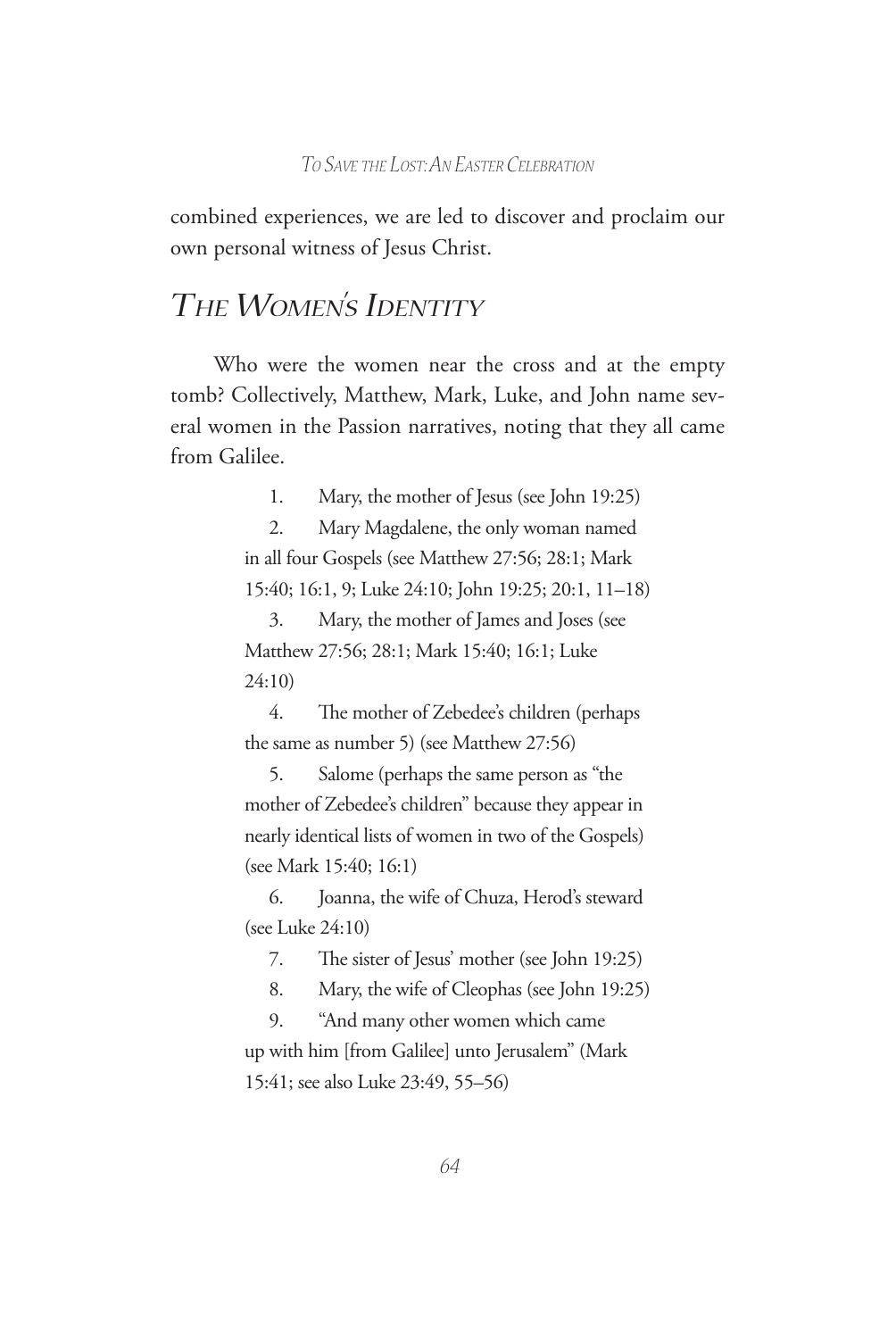Of all the Gospel writers, only Luke introduces us to these "Galilean women" *before* the death and Resurrection of Christ. Because Luke records few of their names in his earlier narrative, we cannot definitively conclude that the women were those at the cross. We can, however, glean general insights into those women who attended the Savior at his death and burial from a study of these women who became disciples in Galilee.

In Luke 8:1–3, we learn that in addition to Mary Magdalene and Joanna, a woman named Susanna and "many others [women]" in Galilee, received the Savior's healing from "evil spirits and infirmities." With their lives transformed, these women formed an important core to the Savior's unofficial entourage as he and the Twelve traveled "throughout every city and village" (v. 1). They were not, however, merely tagging along. Jesus and his itinerant company depended on the goodness of others to provide daily nourishment and a place to sleep. Apparently these good women assisted in the Lord's sustenance because they "ministered unto him of their substance" (v. 3), meaning they gave to him from their own resources.

The implication here is that these women had access to ample means and the freedom to divest of it in the way they deemed pertinent. They also appear to have had the support and blessing of husbands or families to be relieved of traditional domestic duties in order to serve the Savior in this way. At least one of the women, Joanna, was married. Others may have been widowed or single. One wonders at the social ramifications for a group of women who traveled around the country with Jesus and his Apostles. Did they attend the entourage during the day and return to their own homes at night? Were any of them related to one of the male disciples? Did their children ever accompany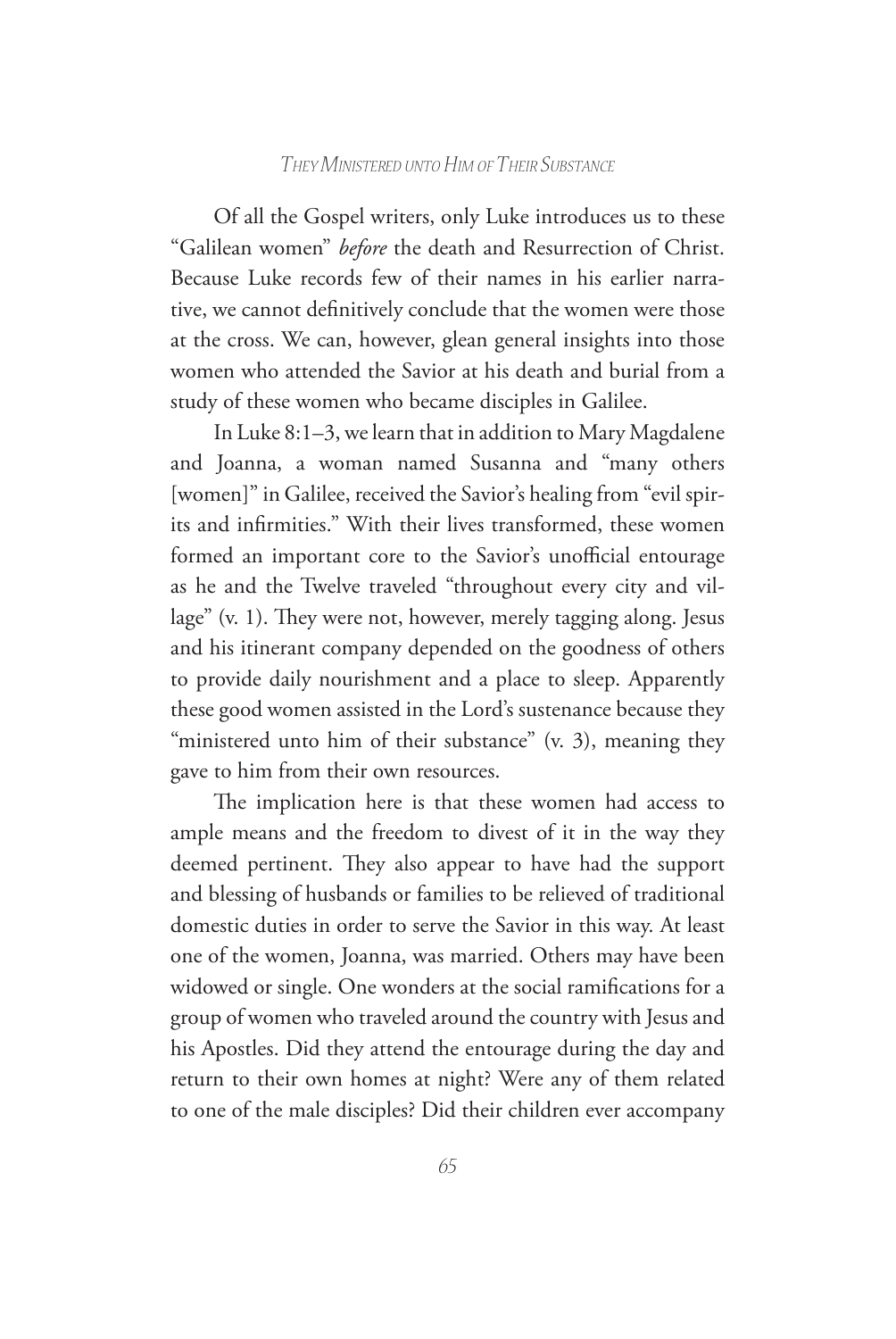them, or had they already reared their children? Whatever the circumstance, their commitment to the Savior was not episodic; these women still followed him in Jerusalem—to his Crucifixion, his burial, and his Resurrection.

In Luke 7–8, in verses surrounding Luke's brief description of these generous women from Galilee, he recounts the stories of specific women whose lives were forever changed through encounters with the Savior. Notably, we read of the widow of Nain (see Luke 7:11–15), the woman who loved the Savior so much that she washed his feet with her tears (see Luke 7:36–50), the mother of Jesus (see Luke 8:19–21), the daughter of Jairus (see Luke 8:41–42, 49–56); and the woman who was healed of a serious illness by touching the hem of the Savior's clothing (see Luke 8:43–48).

Were these women among the Galilean ensemble that shared their resources along with Mary Magdalene, Joanna, and Susanna? Although no conclusive answer to these questions is possible, except in the case of the mother of Jesus, we can at least think of these women as representative of the faithful Galilean women who attended the Savior in the Passion narratives. More importantly, they can teach us about coming to Christ and laying hold on his Atonement.

# *Widow of Nain*

Upon his arrival in Nain, Jesus encountered a funeral procession just exiting the village. Jesus immediately identified the mother of the dead man, knowing that she was a widow and that the dead was her only son. The small village of Nain is located about seven miles southeast of Nazareth, the village where the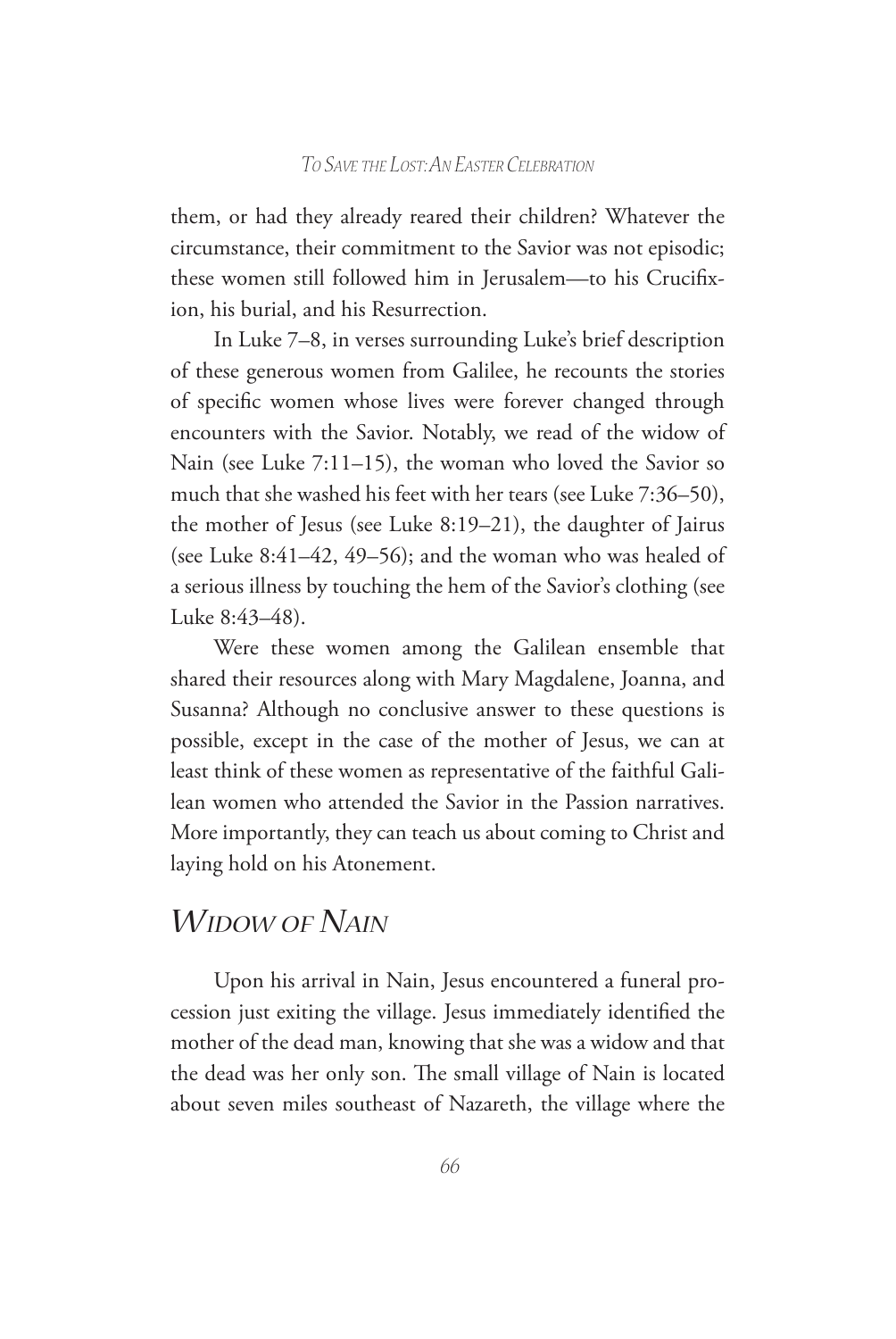Savior grew to manhood. One wonders, was Jesus previously acquainted with the widow's family?

We better appreciate the Lord's instinctive compassion for the widow when we realize that at her husband's death, his estate would have first gone to their son, then after the son's death, to the closest male relative.<sup>1</sup> Without her son, the widow had no means of support and would be left a vulnerable target for exploitation in her society.

Into this poignant funeral scene walked Jesus. He approached the mourning mother and uttered a seemingly impossible command, "Weep not" (Luke 7:13). As the only one with power to give hope and joy in the face of loss, the Savior brings life even when we have not asked. With a touch of his hand and the power of his word, the young man arose, and Christ "delivered him to his mother" (v. 15). Through his atoning sacrifice, the Savior heals broken hearts, restores families, and gives life, even eternal life.

# *The Woman Who Loved Much*

While a Pharisee named Simon hosted Jesus for dinner, a Galilean woman entered his house carrying an alabaster vial filled with expensive ointment. The scriptures introduce her simply as "a woman in the city, which was a sinner" (Luke 7:37). The Greek verb here is in the imperfect tense, suggesting that she was known from the town and *had been* a sinner but was a sinner no longer.<sup>2</sup>

We do not know her specific sins, only that they were "many" (v. 47). The most common assumption is that she was a prostitute—because she was a woman of means, indicated by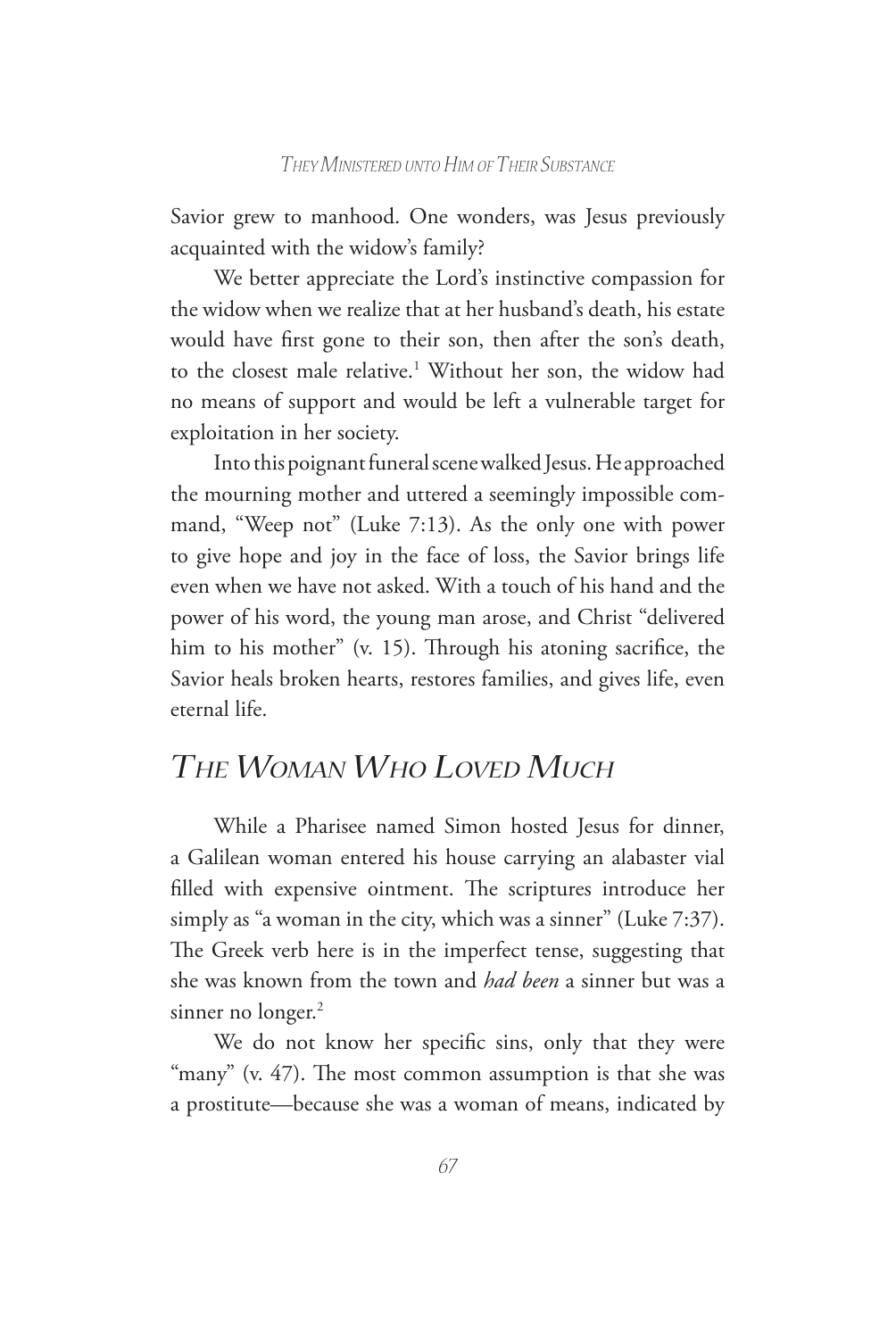her possession of an expensive vial of ointment, and had committed publicly known sins. Just as plausible, however, was that she openly interacted with Gentiles or others considered "unclean." Simon knew her sin because he belonged to the town but expected Jesus to know it by inspiration, if he really were the Prophet,<sup>3</sup> leading us to conclude that one could not deduce her sinful life by her outward appearance.

By teasing out the scriptural text, we may conclude that the woman must have already repented of her sins after a previous encounter with the message of salvation. When she knew that Jesus was at Simon's house, she made preparations to demonstrate her gratitude to him by anointing his feet with the ointment.

Actually being in the presence of Jesus after her repentance may have been even more emotional for the woman than she anticipated. She began to weep when she saw him, and her tears flowed with the ointment. Wiping his feet with her hair rather than a cloth may suggest that her tears were spontaneous and she had no other means to wipe them.<sup>4</sup> Repentant and profoundly humble, she fell at her Savior's feet and kissed them with overwhelming reverence.

By contrast, Simon's self-righteousness bore unspoken witness that he felt that he needed no Redeemer. While the woman wept in humble adoration, Simon silently rebuffed Jesus for allowing a sinner to touch him thus, concluding this was evidence that Jesus was no prophet. Knowing Simon's thoughts, Jesus told him the parable of two debtors, who were both subsequently forgiven by their creditor: "There was a certain creditor which had two debtors: the one owed five hundred pence, and the other fifty. And when they had nothing to pay, he frankly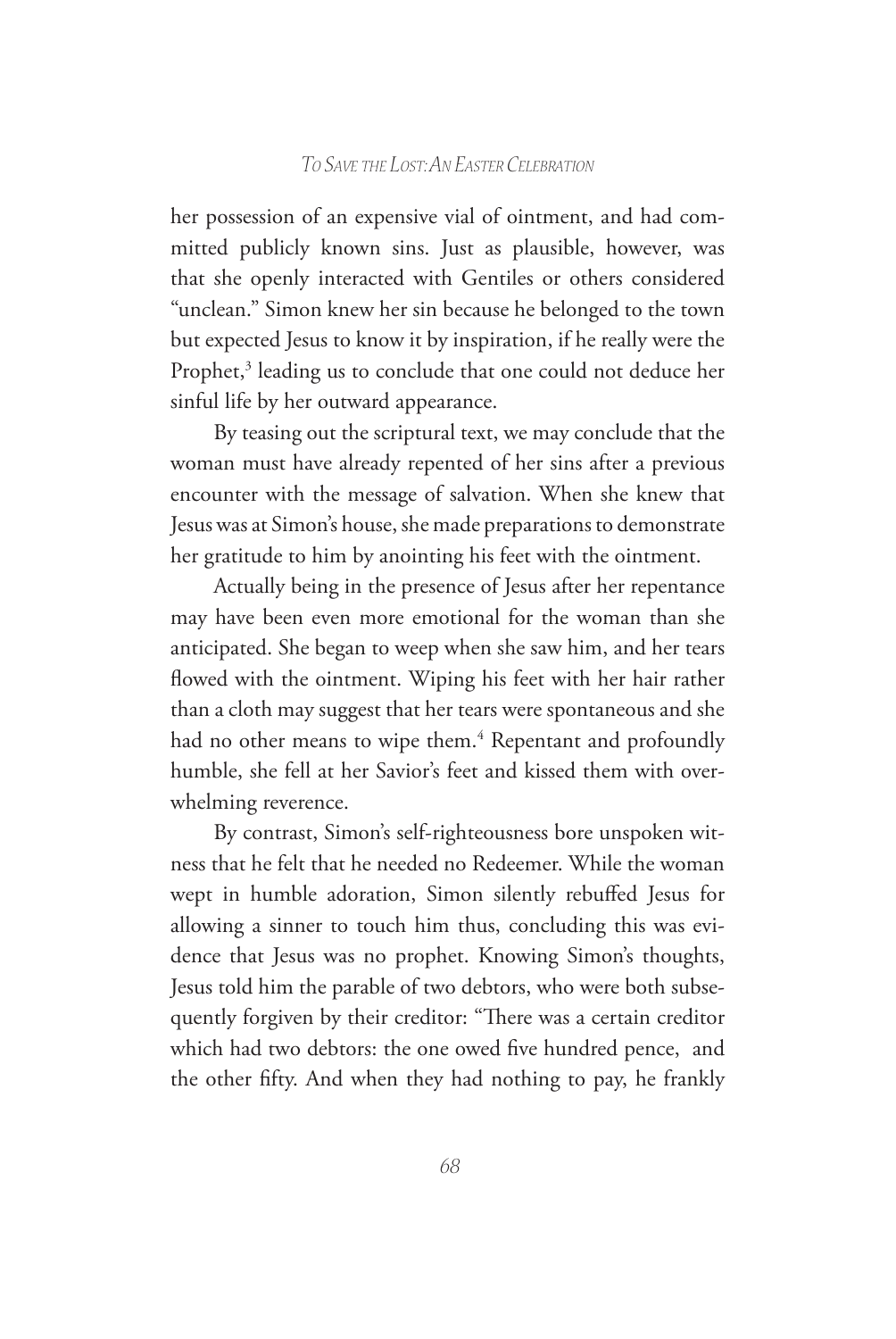forgave them both. Tell me therefore, which of them will love him most?" (Luke 7:41–42).

In a question pointed to Simon but also meant to be heard by the woman, Jesus asked, "Tell me therefore, which of them will love [the creditor] most?" Simon logically and accurately answered, "I suppose he, to whom he forgave most" (Luke 7:42–43).

Who does love the Savior most? In reality, is it not all those who recognize they have sinned, fallen short, and are forever lost without the atoning blood of Jesus Christ? Bankrupt in spirit and burdened by sin, we come to Christ as unprofitable servants. In such a helpless plight, none of us claims that our sin is merely a fifty-pence problem. Our debt is greater than we can ever repay, time immemorial.

Christ acknowledged the woman's soul-felt repentance by telling Simon, "Her sins, which are many, are forgiven; for she loved much: but to whom little is forgiven, the same loveth little." Then turning directly to the woman, Jesus proclaimed, "Thy sins are forgiven. . . . Thy faith hath saved thee; go in peace" (7:47–48, 50). The Savior's forgiveness of the woman was not a consequence of her love for him at that moment, or of her tears and expensive ointment. Her love for the Savior was a product of his cleansing gift to her. The Apostle John taught, "We love him, because he first loved us" (1 John 4:19). Through her sincere acceptance of the Lord's Atonement, the Galilean woman who loved much teaches us to reverence our Redeemer because of his gift of forgiveness. How can we not, therefore, fall at his feet and manifest our profound love and gratitude to him?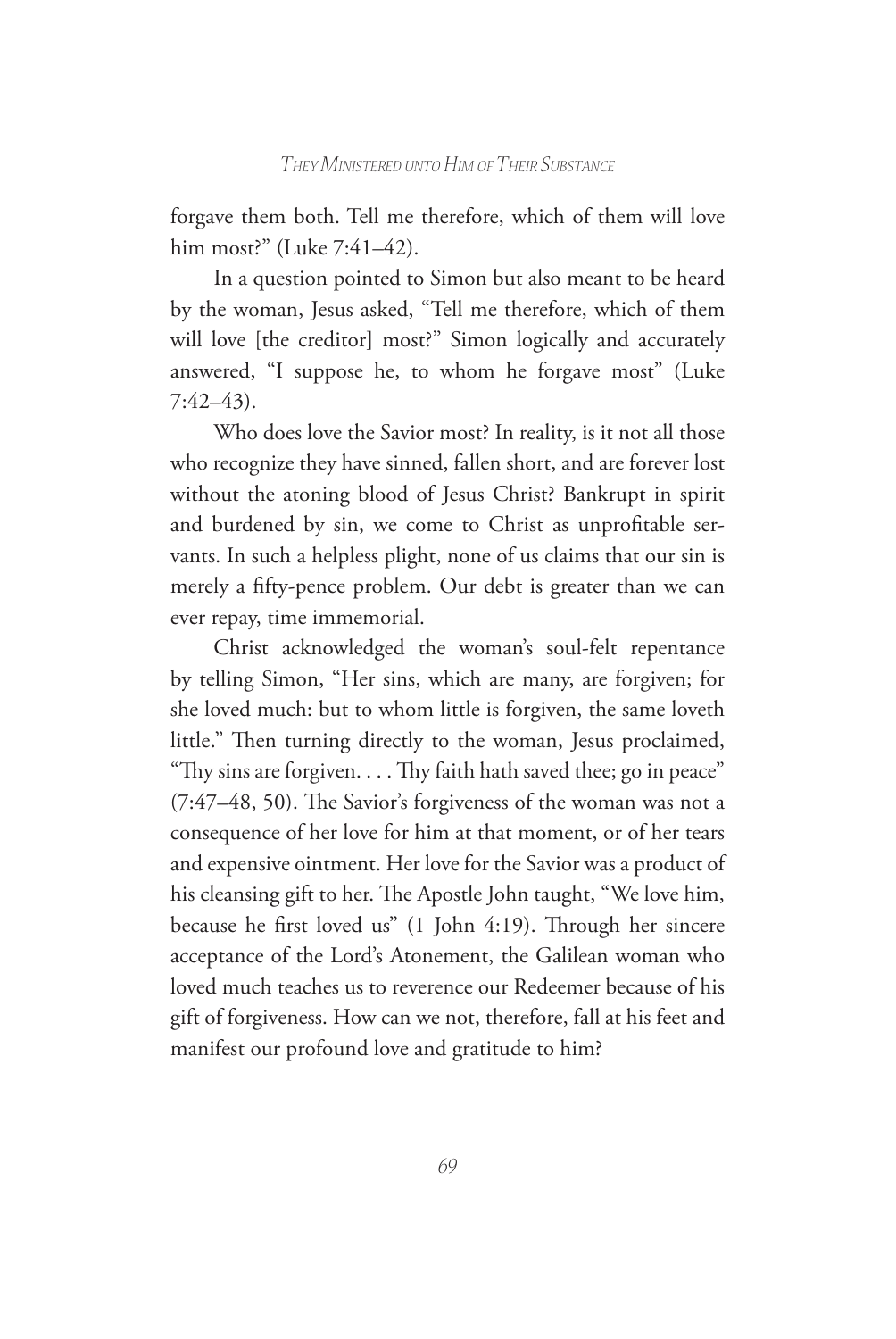### *The Mother of Jesus*

Luke next identifies the mother of Jesus among the Galilean women. Presumably still a resident of Nazareth, Jesus' mother appears not to have preferential treatment when her Son came to town. How rarely did she get to talk with him alone or care for him as his mother? Because of the "press" of the crowd, she was often denied such a blessing (Luke 8:19). With his mother near the back of the crowd, Jesus explains that his family expanded beyond his natural family to include all those who "hear the word of God, and do it" (v. 21). A relationship with Christ is not based on lineal descent but rather a willing acceptance of his teachings.

Mary exemplified what the Lord meant by hearing the word of God and doing it from the time the angel appeared to her to announce that she would bear the Son of God. She responded with faith, "Be it unto me according to thy word" (Luke 1:38), not knowing what hardships her discipleship would require of her. Her conviction to do whatever God required echoes the greater words of passion and assurance that her Son cried in the Garden of Gethsemane, "Father, if thou be willing, remove this cup from me: nevertheless not my will, but thine, be done" (Luke 22:42).

When Mary and Joseph took the infant Jesus to the temple to offer a sacrifice according to the law (see Leviticus 12:6–8; Numbers 18:15), the Holy Spirit taught an elderly man named Simeon that this baby was the long-awaited Messiah. When Simeon spoke, however, he did not say that he saw the Messiah but that his eyes were looking upon God's salvation. By revela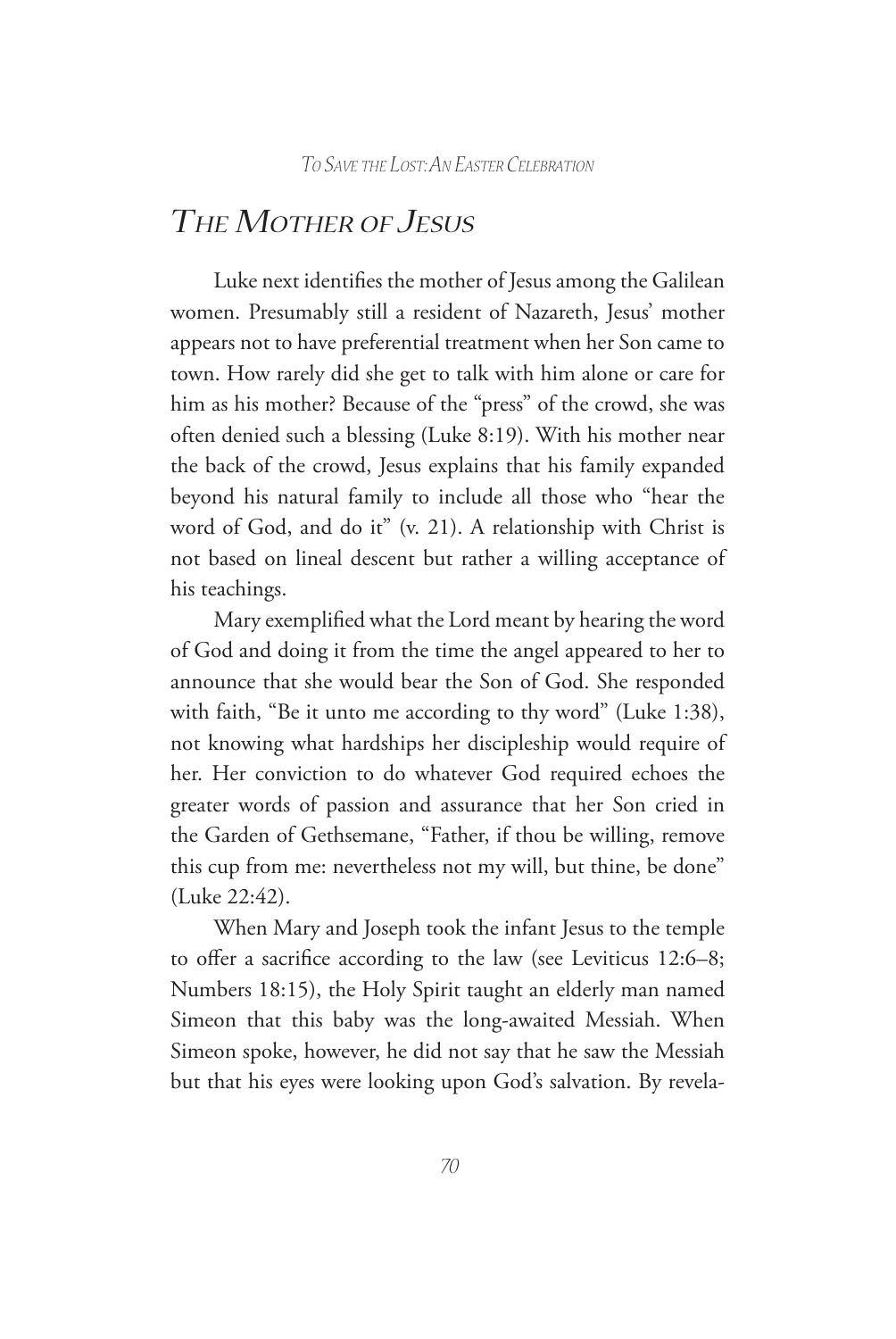tion, he knew that embodied in this tiny babe were all our hopes and promises for eternity.

Speaking prophetically, Simeon then soberly declared, "This child is set for the fall and rising again of many in Israel; and for a sign which shall be spoken against" (Luke 2:34). Turning to Mary he continued, "a sword shall pierce through thy own soul also that the thoughts of many hearts may be revealed" (v. 35). In other words, because of this child's future mission, many in Israel would be faced with a decision that would lead them either to destruction or to the highest heights. That option for Israel, however, would come at a tremendous cost to Jesus through their rejection of his teachings and Atonement and through his humiliating death on the cross.

Furthermore, this clash of reactions to the Savior would not leave his mother unscathed. Mary's soul would also be wounded during her Son's ministry through divisions within her own family.<sup>5</sup> Discipleship with Jesus Christ transcends family ties. When we are born again, when we "hear the word of God, and do it" (Luke 8:21), Jesus Christ becomes our Father and we become his daughters and his sons. As Mary waited to see Jesus from the back of the Galilean crowd, was her heart pierced when she realized that her Son was not hers alone, but only hers to give to the world?

As a model of discipleship, Mary demonstrates another principle for us. The fact that she was his mother did not reduce her need to "hear the word of God, and do it" any less than us. Mary reminds us that blood lineage is no substitute for the enabling blood of the Atonement. Every one of us, whatever our particular circumstance or family background, is lost without Christ's gift of salvation.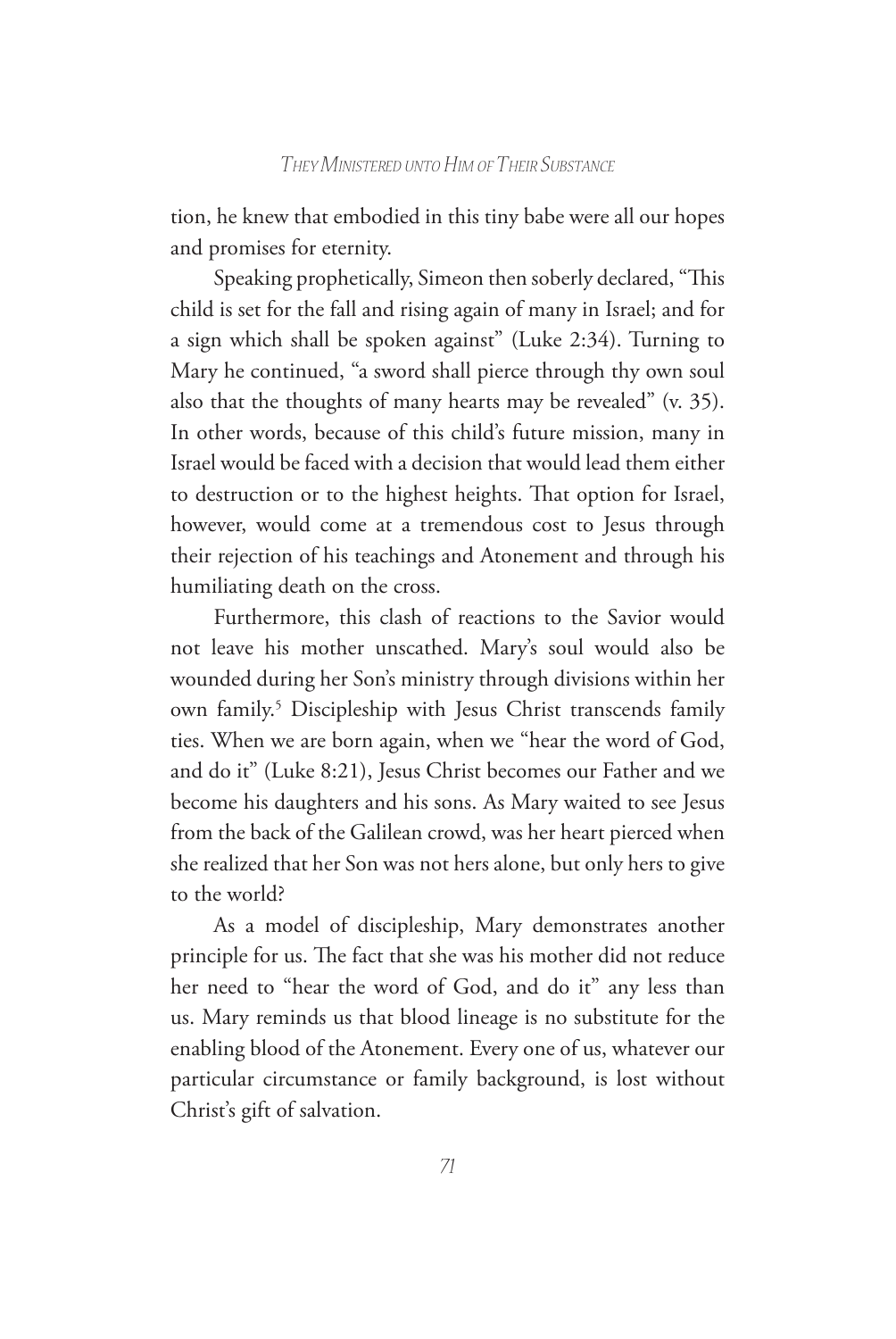# *The Daughter of Jairus and the Woman Who Touched the Hem of His Garment*

The stories of Jesus raising the daughter of Jairus from the dead and healing the woman with the issue of blood are intertwined in the Luke 8 account. They are therefore most meaningful when viewed together.

Jairus' only daughter, probably his only descendant,<sup>6</sup> was dying at the age of twelve, just as she was coming of age as an adult in her society. Jairus, a ruler of the local synagogue, was forthright and confident yet humbly knelt at Jesus' feet to petition his help. The Lord had more to teach Jairus, however, before going to his home. The girl had died when they finally arrived, perhaps because Jairus needed greater faith in the Savior's power than he possessed at his first petition to Christ. On the way to his home, Jairus saw such faith exemplified in the form of a woman who had been ill for as long as his daughter had lived.

The woman, simply known by her disease, was not dead but was just as good as dead, considering her hopeless circumstance that isolated her from society. The scriptures do not specify the cause of her bleeding, but it is generally considered to have been gynecological in nature. According to the law of Moses, such an illness rendered the woman ritually unclean and anything or anyone that she touched was subsequently unclean (see Leviticus 15:25–31). Her bed, eating utensils, and food she prepared were tainted. Most likely, her family members no longer touched her, and her friends abandoned her long ago.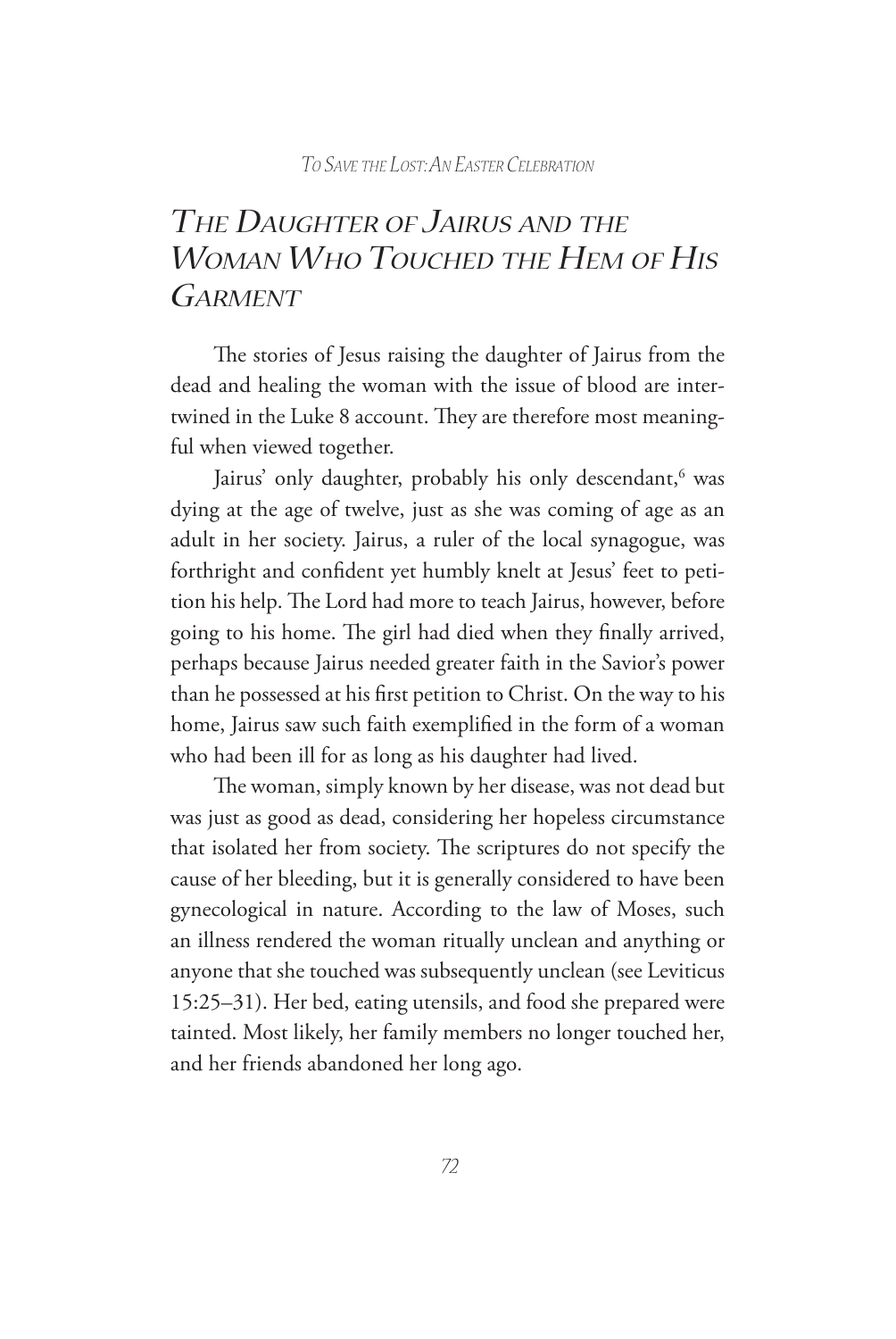Luke reports that the woman "spent all her living upon physicians" without a positive resolution (Luke 8:43). This description suggests that she was a wealthy woman at one time—but no more. The woman therefore represents depletion in nearly every way—physically, socially, financially, and emotionally but not spiritually.7 In the midst of all her distress, buried in the impossibility of her circumstance, she had one shining hope. With a boldness and determination that must have stretched her weakened body to its limits, the woman crafted a means to access her Savior without anyone's notice. Accustomed to being invisible to society and likely reduced to living near the ground, the woman reached out to touch the border of the Savior's robe as he passed by.

Luke tells us that "immediately" the woman knew she was healed physically (v. 44). The Savior's Atonement, however, extends beyond mending physical pain. He heals broken hearts and sick souls. He makes us whole, spirit and body. At that very moment she knew her body was healed, and Jesus turned to ask, "Who touched me?" (v. 45) The surrounding crowd was oblivious to what was happening. This was between the woman and the Lord. Jesus had a further gift to offer to this woman—but it would require even greater faith on her part. By touching merely the hem of his garment, the woman may have believed that she could be healed without rendering the Savior unclean and without calling down further denunciation and disgust from her neighbors. Now she must stretch her faith to publicly acknowledge what she had done.

After confessing before the townspeople, including a leader of the synagogue, that she was the one who touched him, the Savior called her "daughter" (v. 48). Because of her exceeding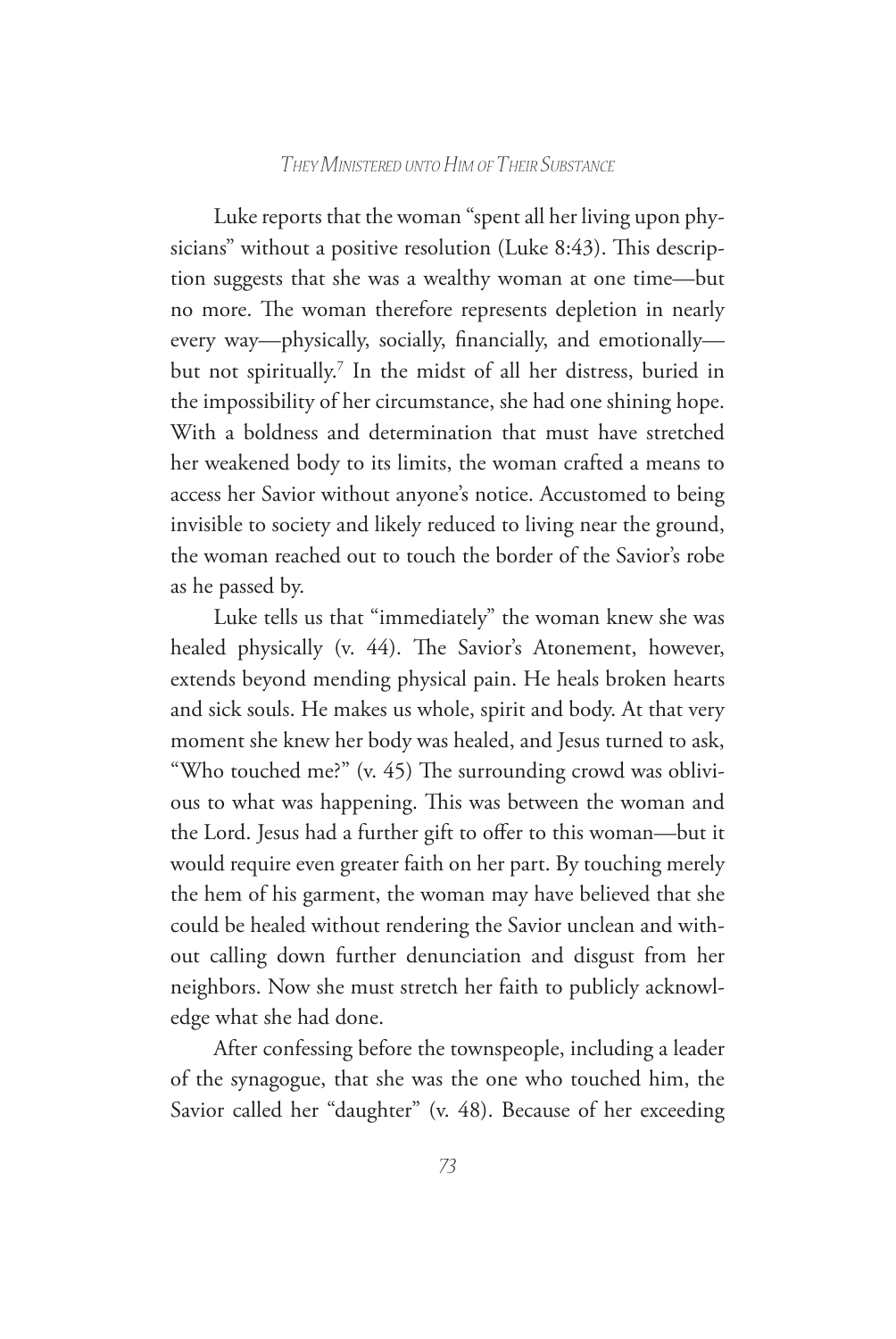faith in him, Jesus openly numbered her among his family and pronounced her whole. She was healed both inwardly and outwardly.

As one of the awestruck bystanders who witnessed this miracle, Jairus suddenly received word, "Thy daughter is dead; trouble not the Master" (v. 49). To him, Jesus said, "Fear not: believe only, and she shall be made whole" (v. 50). How different did these words of assurance sound to Jairus after witnessing this woman's great faith? Was anything too hard for the Lord? When we wholeheartedly come to Christ in our distress, knowing that he is our only hope, he renews, enlarges, and enhances the quality of our lives through his atoning blood.

# *Mary Magdalene*

In all but one of the twelve times that Mary Magdalene is mentioned in the four Gospels, she is alone or the first of a list of women. The sole exception is in John's account of the women at the Crucifixion, when the mother of Jesus is identified first (see John 19:25). The primacy of her name in these lists and the frequency of her mention suggest that Mary Magdalene was a leader among the women. Perhaps that is one reason that Luke specifically named her as one of the Galilean women who ministered to Jesus in his travels and the one out of whom Jesus cast "seven devils" (Luke 8:2).

Mary's ailment involving seven devils may say more about the magnitude of Christ's power to heal than her previous spiritual, emotional, or moral health. The number seven in scripture often connotes completeness and wholeness. In announcing Mary's cure, Luke may simply be confirming that through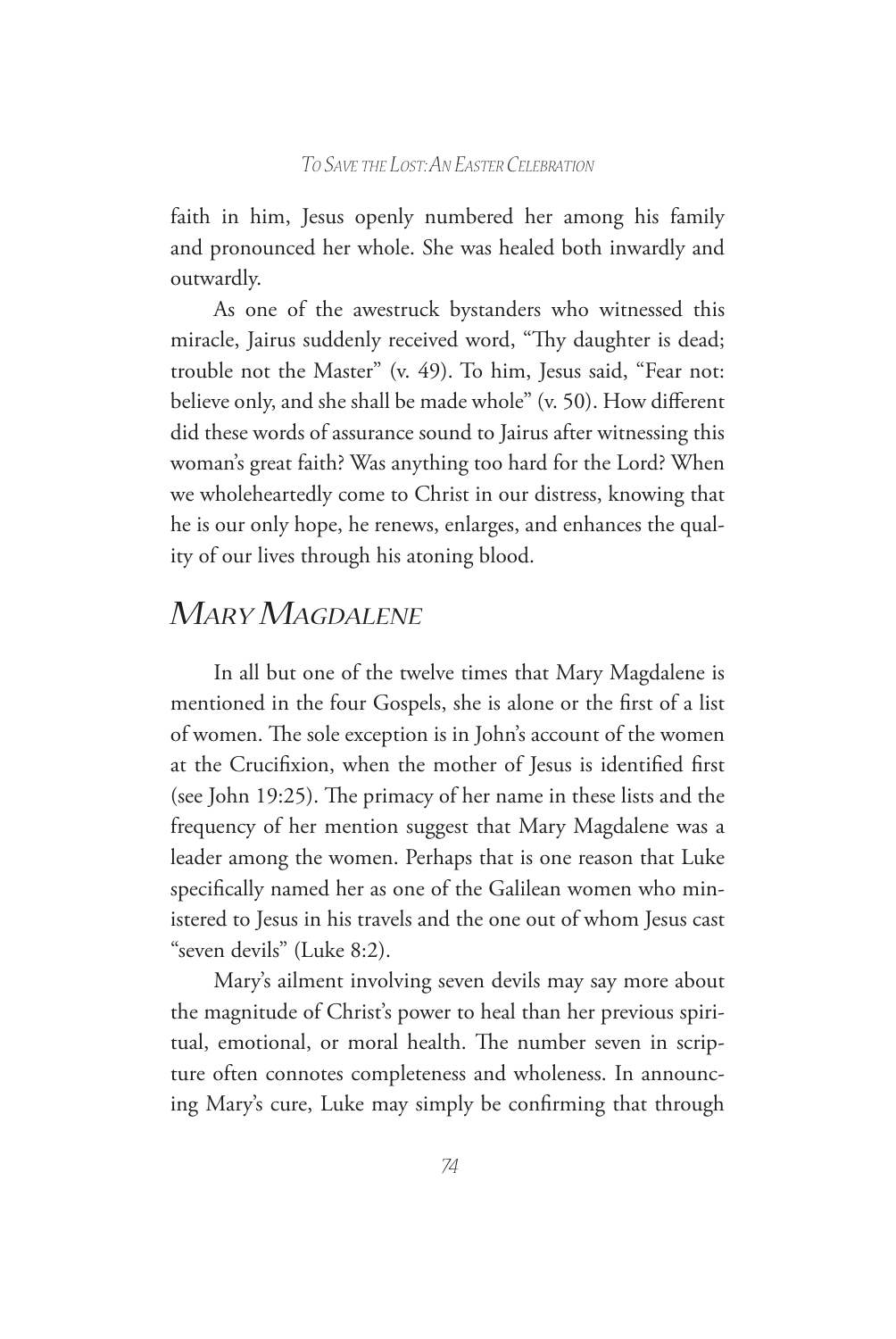the power of Christ, Mary was completely healed, she was made whole, or that she was completely liberated from her illness.<sup>8</sup>

In all four Gospels, Mary Magdalene and other Galilean women followed Jesus to Jerusalem where they became active witnesses of his Crucifixion.<sup>9</sup> As sheep without their shepherd, they joined the burial procession to observe where the body was buried and perhaps to observe which burial procedures were completed. Scripture implies that time did not allow for the customary sprinkling of spices and perfumed ointment on the strips of cloth used to wrap around the body prior to burial.10 Because women were typically the ones who prepared and applied the fragrances, the women of Galilee may have concluded the need to return after the Sabbath for this purpose.

The Gospel narratives as well as traditions that preceded their writing imply that Mary Magdalene and other women from Galilee were the first to discover the empty tomb early on that first Easter morning.<sup>11</sup> Shortly afterward, other disciples witnessed the empty tomb and departed again, filled with their own questions and desires to understand what had occurred, leaving Mary Magdalene alone at the scene. The Gospel of John directs us to follow her quest and subsequent revelation, but no doubt other disciples could testify of their own parallel experience. Mary remained stationed at the empty tomb, seemingly determined not to depart until she learned what had happened to the body of Jesus.

Mary Magdalene did not recognize the Savior when he first appeared and spoke to her, calling her by a nonspecific term, "Woman" (John 20:13). She assumed that he was the gardener. Was her eyesight sufficiently blurred because of her tears, or had Jesus' physical appearance changed to obstruct recognition?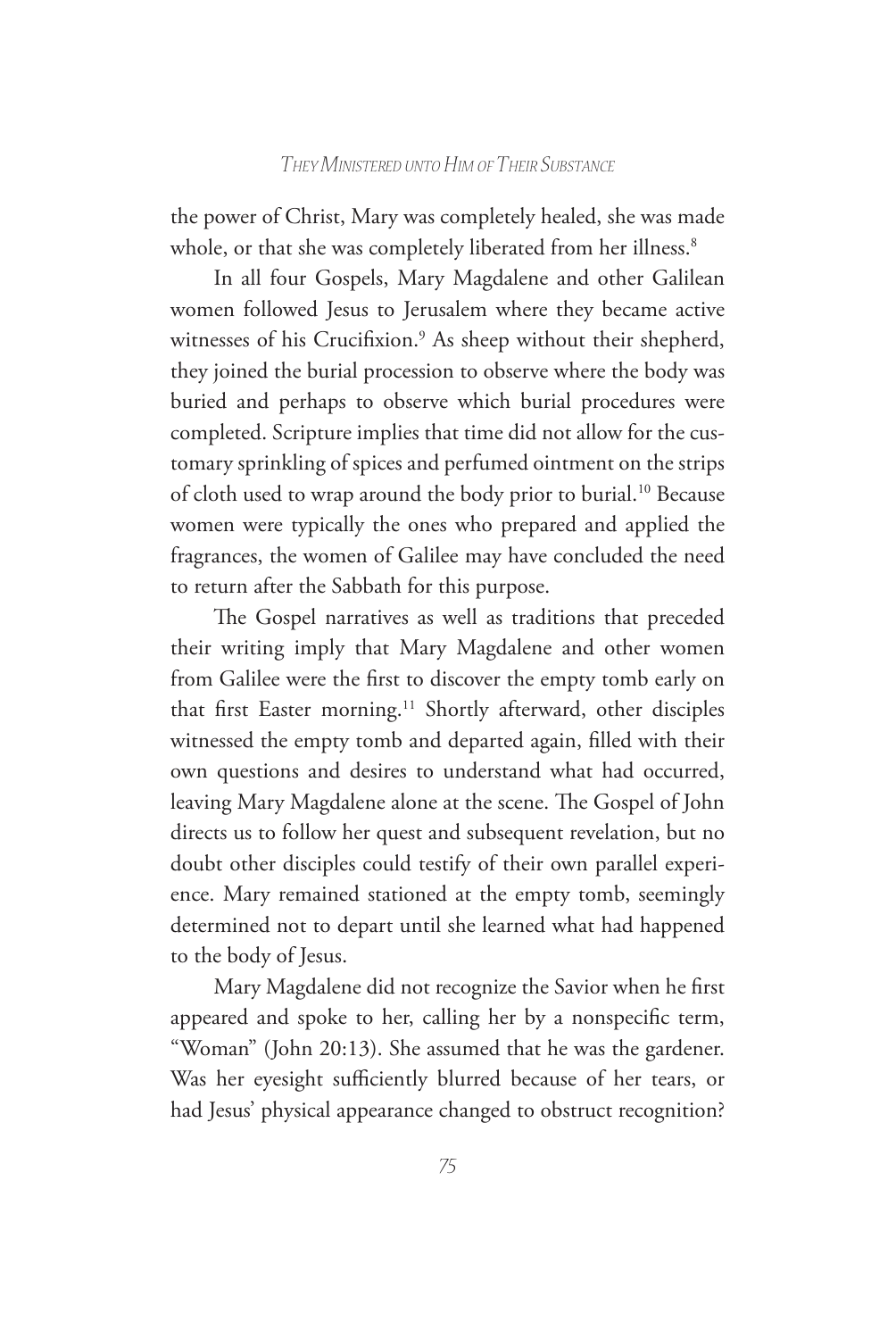Importantly, Mary did not comprehend the Savior's Resurrection when she discovered the empty tomb or even when she saw the resurrected Christ with her natural eyes. Perhaps the risen Lord wanted her to first know him through her spiritual eyes and ears. In a similar way, the two disciples on the road to Emmaus could not recognize the resurrected Christ because their "eyes were holden" (Luke 24:16). Perhaps the Lord's use of the generic term "woman" can allow each of us, whether man or woman, to put ourselves in Mary's place. Does Mary Magdalene exemplify the Lord's desire for each of us to know him first by the witness of the Spirit?

When the Lord said her name, "Mary," something clicked in her, and her spiritual eyes were opened (John 20:16). Suddenly her encounter with the resurrected Lord had become very personal. In an example of what Jesus taught by way of metaphor in John 10, Mary heard the voice of the Good Shepherd when "he calleth his own sheep by name, and leadeth them out" (John 10:3).

Addressing him as her Master, Mary must have instinctively reached out to him and touched him in some way because the Lord's response, "Touch me not," directed her to discontinue whatever it was that she was doing (John 20:17).<sup>12</sup> Other translations of the Savior's directive are, "Don't cling to me" or "Don't hold me back," which is reflected in the Joseph Smith Translation, "Hold me not." Perhaps Mary anticipated that Jesus had returned to remain with his followers forever and resume their association. In her anxious desire not to lose him again, she wanted to cling to him to keep him there.

He had to leave again, because he had not yet ascended to his Father. One final event in his great victory—returning to the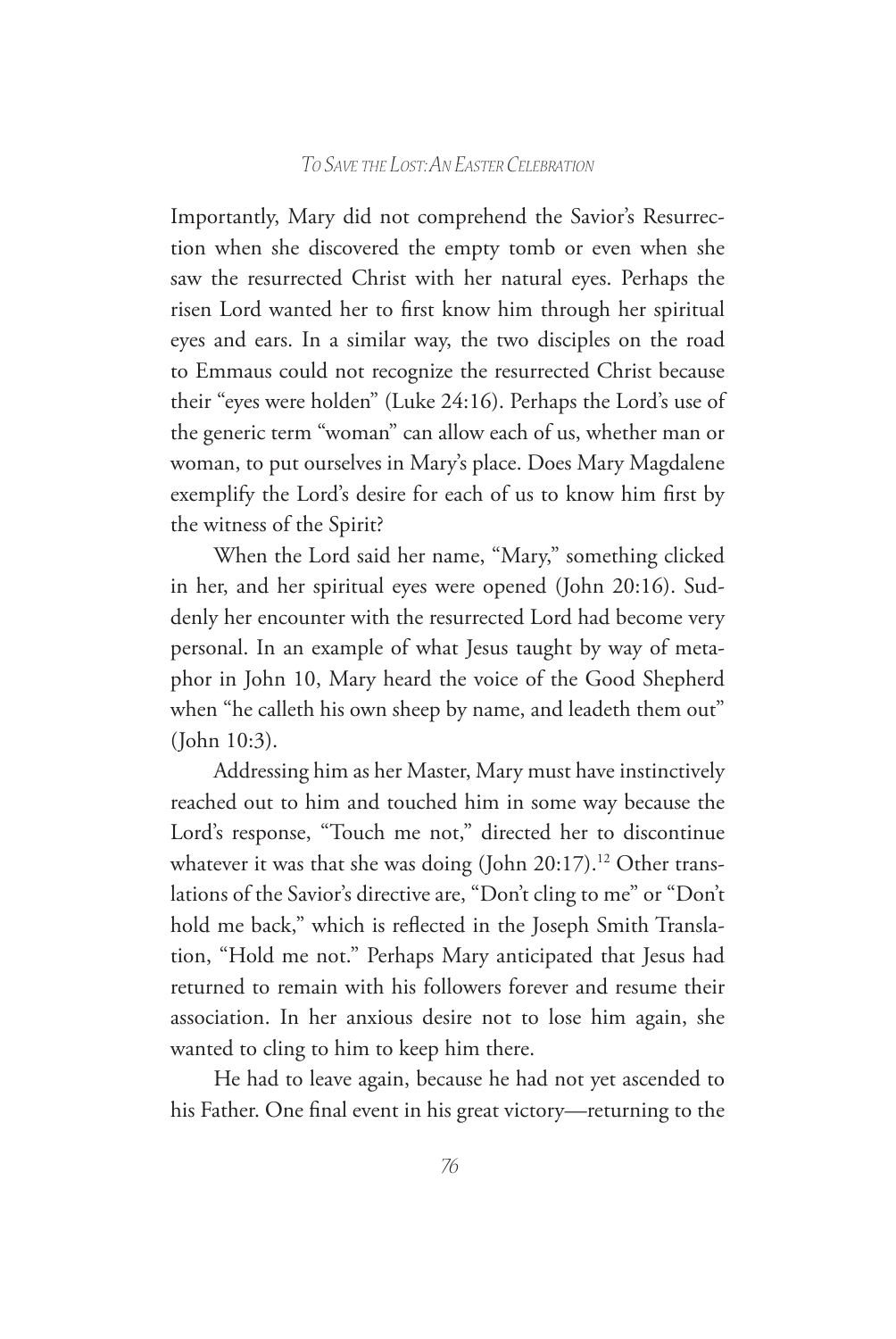presence of his Father—remained to be accomplished. As he has promised each of us if we come in faith to him and apply his atoning sacrifice in our lives, he will bring us to be "at one" with the Father again.

 Many have asked why Mary Magdalene received this remarkable experience. We could just as easily ask, why not? We do not need a unique calling, title, or relationship with the Savior different from any other disciple to receive a spiritual witness. We need a broken heart, faith in him, and an opportunity for him to teach us. If for no other reason, she may have received this blessing simply because she lingered in a quiet spot rather than running off to talk with others. Some of our Church leaders have observed that we would have more spiritual experiences if we didn't talk so much about them.<sup>13</sup> Mary Magdalene teaches us to be still and *learn* that he is God (see Psalm 46:10; D&C 101:16).

### *Conclusion*

In large measure, the women of Galilee remain anonymous, thereby putting the focus and importance where it should be—on Jesus Christ. In a personal and very palpable way, each of those women was a recipient and eyewitness of the Savior's sacrifice not only at the end but *during* his mortal ministry. The Atonement was efficacious in their daily lives in Galilee. The enduring discipleship in each of these women bears witness to the retroactive and infinite power of the Atonement.

The women of Galilee also remind us that God loves all his children and is no respecter of persons, that men and women are alike unto him, and that lack of a title or position of authority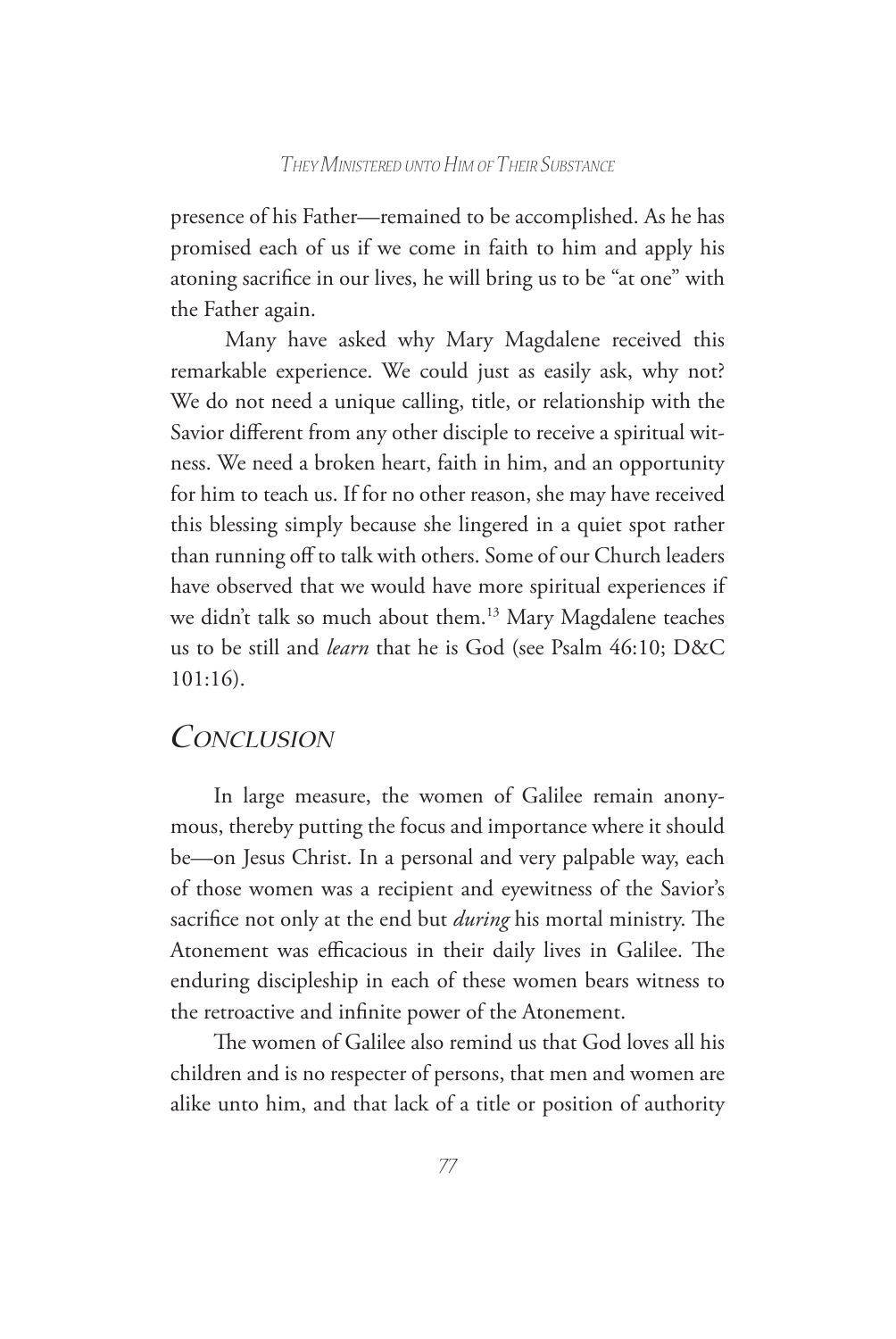does not exclude someone from a remarkable spiritual witness. Through the power of the Atonement in experiences that prefigured the Savior's own death and Resurrection, a woman the widow of Nain—received her only son back to life, and a man—Jairus—witnessed his only daughter die and then live again. And while pondering the meaning of the empty tomb, Mary Magdalene received the visit of the Lord, as did his chosen Apostles.

Finally, the women of Galilee prod us to use our agency wisely to come to him, no matter how hopeless our circumstance or how marginalized we may feel in society. Without fanfare or many words, they reinforce the poignant principle that it is by hearing the Lord's teachings and doing them that we join his family, rather than claiming privilege through notable acquaintance or family ties.

During the weeks following the Savior's Resurrection, "the women, and Mary the mother of Jesus" were numbered among the 120 faithful disciples of Christ (Acts 1:14). When these disciples bore witness "in other tongues" (Acts 2:4) of the "wonderful works of God" (v. 11) on the day of Pentecost, the Apostle Peter explained the phenomenon by citing an ancient prophecy: "And it shall come to pass in the last days, saith God, I will pour out of my Spirit upon all flesh: and your sons and your daughters shall prophesy, . . . and on my servants and on my handmaidens I will pour out in those days of my Spirit; and they shall prophesy" (vv. 17–18; see also Joel 2:28–29).

In the meridian of time, the Church of Jesus Christ commenced after multitudes heard both men and women bear witness of their Redeemer. Our recognition of the breadth of the Savior's power will likewise increase when we hear and appreciate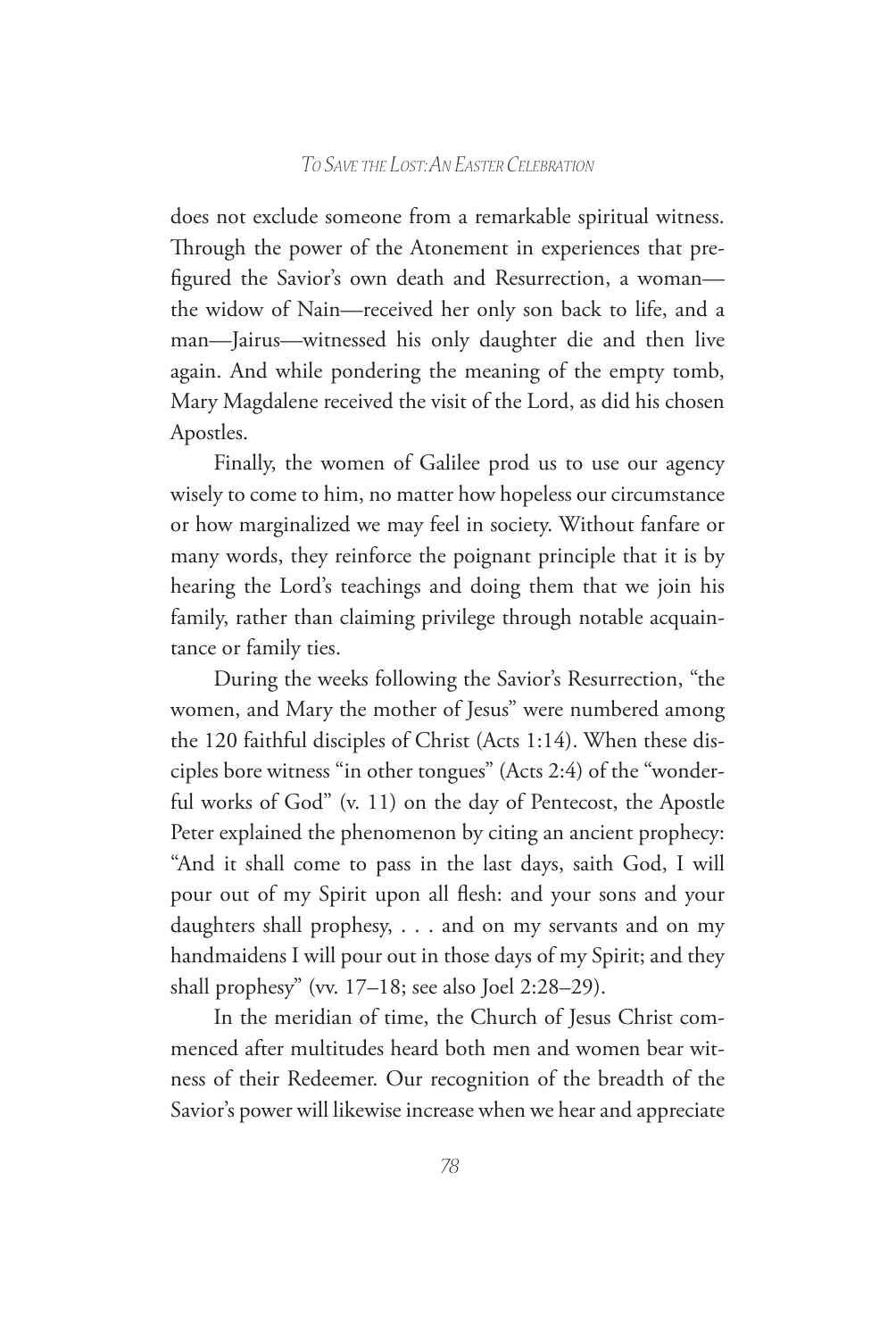the testimonies of all those who know the Lord—even those whose perspective may be different from our own. When both men and women fervently testify of the stunning reality of the Atonement in their lives, we are all blessed.

# *Notes*

- 1. Vasiliki Limberis, "Widow of Nain," in *Women in Scripture*, ed. Carol Meyers (Grand Rapids, MI: Eerdmans, 2000), 439–40.
- 2. Barbara Reid, *Choosing the Better Part? Women in the Gospel of Luke* (Collegeville, MN: Liturgical Press, 1996), 113.
- 3. Joseph A. Fitzmyer, *The Gospel According to Luke I–IX*, Anchor Bible, vol. 28 (New York: Doubleday, 1981), 689.
- 4. I. Howard Marshall, *Commentary on Luke*, New International Greek Testament Commentary (Grand Rapids, MI: Eerdmans, 1978), 308–9.
- 5. Kenneth L. Barker and John R. Kohlengerger III, *The Expositor's Bible Commentary—Abridged Edition: New Testament* (Grand Rapids, MI: Zondervan, 1994), 219–20; Raymond E. Brown, Karl P. Donfried, Joseph A. Fitzmyer, and John Reumann, *Mary in the New Testament* (Philadelphia: Fortress Press, 1978), 154– 57; Fitzmyer, *The Gospel According to Luke*, 429–30.
- 6. Fitzmyer, *The Gospel According to Luke*, 745.
- 7. Reid, *Choosing the Better Part?* 139.
- 8. Reid, *Choosing the Better Part?* 126.
- 9. Joseph A. Fitzmyer, *The Gospel According to Luke X–XXIV*, Anchor Bible, vol. 28A (New York: Doubleday, 1985), 1521.
- 10. F. F. Bruce, *The Gospel of John* (Grand Rapids, MI: Eerdmans, 1983), 379.
- 11. See Matthew 28:1–6; Mark 16:1–6; Luke 23:55–24:10. In John 20:1, Mary Magdalene alone discovers the empty tomb. In her report to the Apostles in the following verse, however, she states, "we" do not know where he is, implying that others accompanied her in making this initial discovery, as the synoptic Gospels